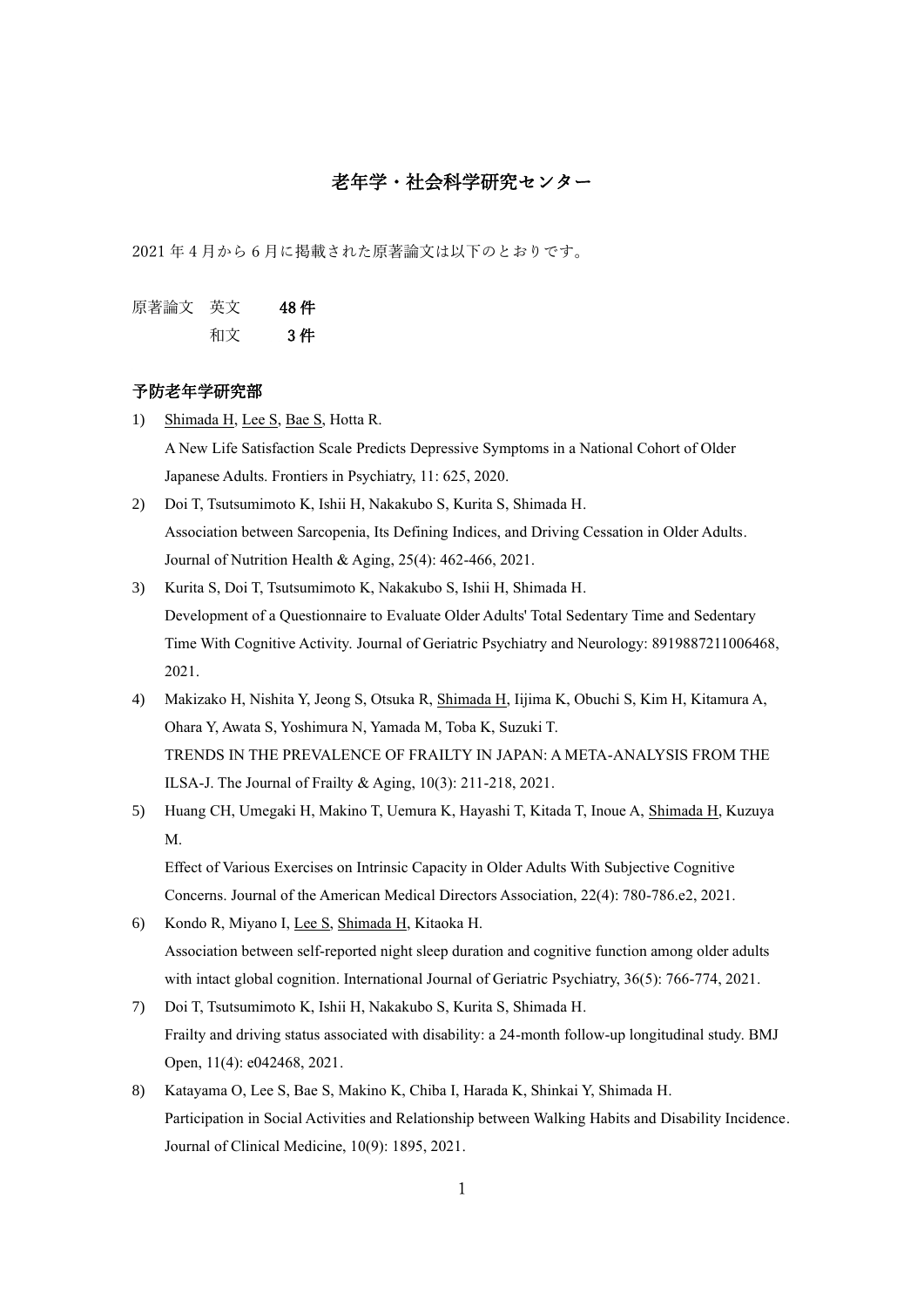9) Blumen HM, Schwartz E, Allali G, Beauchet O, Callisaya M, Doi T, Shimada H, Srikanth V, Verghese J.

Cortical Thickness, Volume, and Surface Area in the Motoric Cognitive Risk Syndrome. Journal Of Alzheimers Disease, 81(2): 651-665, 2021.

- 10) Makino K, Lee S, Bae S, Chiba I, Harada K, Katayama O, Shinkai Y, Shimada H. Absolute Cardiovascular Disease Risk Is Associated With the Incidence of Non-amnestic Cognitive Impairment in Japanese Older Adults. Frontiers in Aging Neuroscience, 13(318), 2021.
- 11) Makizako H, Shimada H, Tsutsumimoto K, Makino K, Nakakubo S, Ishii H, Doi T. Physical Frailty and Future Costs of Long-Term Care in Older Adults: Results from the NCGG-SGS. Gerontology, [Epub ahead of print].
- 12) Makino K, Lee S, Bae S, Chiba I, Harada K, Katayama O, Shinkai Y, Makizako H, Shimada H. Diabetes and Prediabetes Inhibit Reversion from Mild Cognitive Impairment to Normal Cognition. Journal of the American Medical Directors Association, [Epub ahead of print].
- 13) Makino T, Umegaki H, Ando M, Cheng XW, Ishida K, Akima H, Oshida Y, Yoshida Y, Uemura K, Shimada H, Kuzuya M. Effects of Aerobic, Resistance, or Combined Exercise Training Among Older Adults with Subjective Memory Complaints: A Randomized Controlled Trial. Journal of Alzheimers Disease, [Epub ahead of print]
- 14) Sugimoto T, Sakurai T, Akatsu H, Doi T, Fujiwara Y, Hirakawa A, Kinoshita F, Kuzuya M, Lee S, Matsuo K, Michikawa M, Ogawa S, Otsuka R, Sato K, Shimada H, Suzuki H, Suzuki H, Takechi H, Takeda S, Umegaki H, Wakayama S, Arai H.

The Japan-multimodal intervention trial for prevention of dementia (J-MINT): the study protocol for an 18-month, multicenter, randomized, controlled trial. J Prev Alz Dis, Jun 9 2021.【Epub ahead of print】

15)佐藤菜々, 牧迫飛雄馬, 中井雄貴, 富岡一俊, 谷口善昭, 和田あゆみ, 木山良二, 堤本広大, 窪薗琢郎, 竹中俊宏, 大石充. 地域在住高齢者における社会参加とサルコペニアとの関連, 日本サルコペニア・フレイル 学会誌, 5(1): 73-80, 2021 年 6 月.

#### フレイル研究部

- 1) Kojima M, Hasegawa M, Hirata S, Ito H, Kaneko Y, Kishimoto M, Kohno M, Kojima T, Matsushita I, Mori M, Morinobu A, Murashima A, Nishida K, Seto Y, Sobue Y, Sugihara T, Tanaka E, Nakayama T, Kawahito Y, Harigai M. Patients' perspectives of rheumatoid arthritis treatment: a questionnaire survey for the 2020 update of the Japan college of rheumatology clinical practice guidelines. Mod Rheumatol, May 2021.
- 2) Sugihara T, Kawahito Y, Morinobu A, Kaneko Y, Seto Y, Kojima T, Ito H, Kohno M, Nakayama T,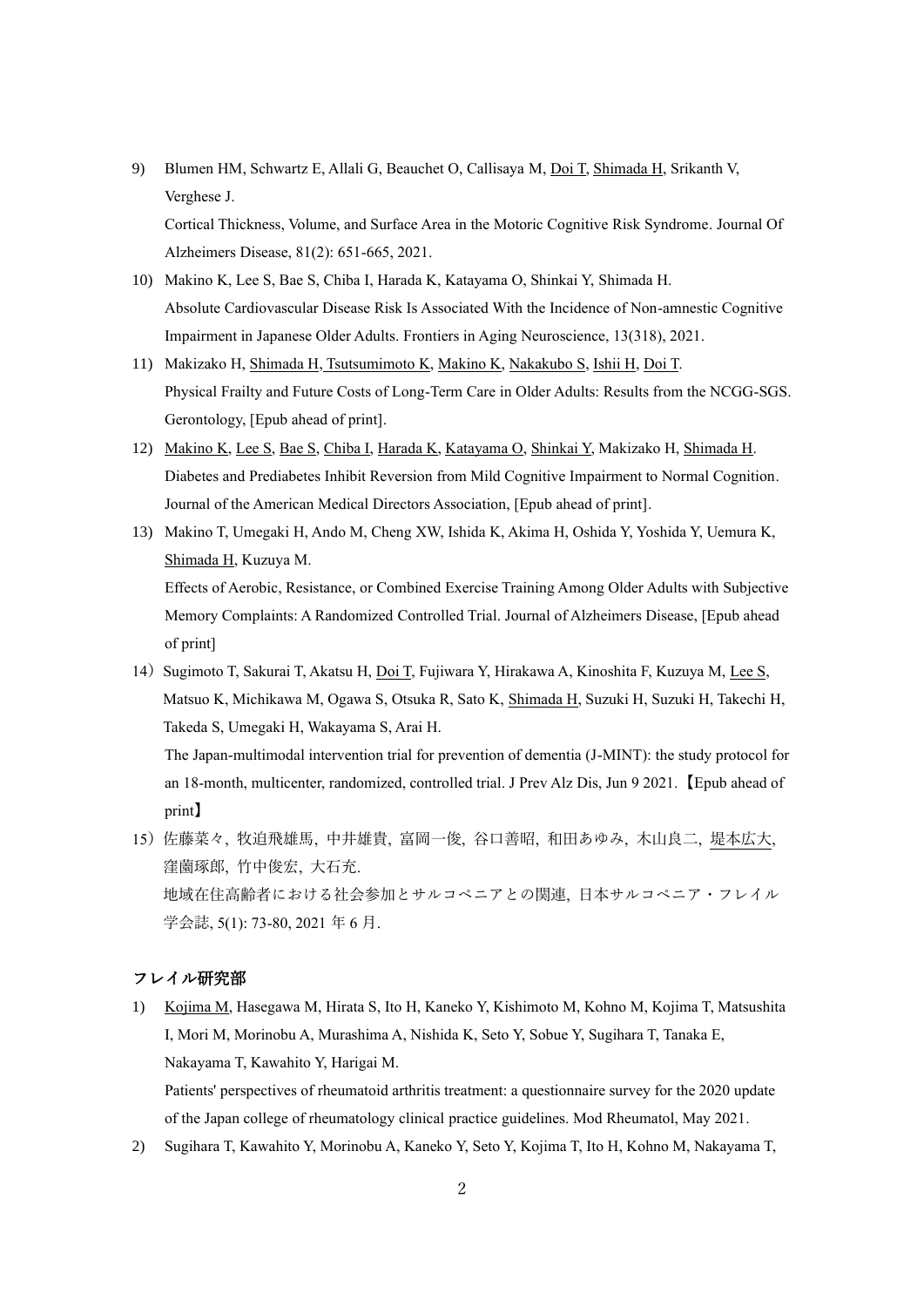Sobue Y, Nishida K, Matsushita I, Murashima A, Mori M, Tanaka E, Hirata S, Kishimoto M, Yamanaka H, Kojima M, Harigai M.

Systematic review for the treatment of older rheumatoid arthritis patients informing the 2020 update of the Japan College of Rheumatology clinical practice guidelines for the management of rheumatoid arthritis. Mod Rheumatol, May 2021.

- 3) Ito H, Murata K, Sobue Y, Kojima T, Nishida K, Matsushita I, Kawahito Y, Kojima M, Hirata S, Kaneko Y, Kishimoto M, Kohno M, Mori M, Morinobu A, Murashima A, Seto Y, Sugihara T, Tanaka E, Nakayama T, Harigai M. Comprehensive risk analysis of postoperative complications in patients with rheumatoid arthritis for the 2020 update of the Japan college of rheumatology clinical practice guidelines for the management of rheumatoid arthritis. Mod Rheumatol, Apr 2021.
- 4) Tanaka E, Kawahito Y, Kohno M, Hirata S, Kishimoto M, Kaneko Y, Tamai H, Seto Y, Morinobu A, Sugihara T, Murashima A, Kojima M, Mori M, Ito H, Kojima T, Sobue Y, Nishida K, Matsushita I, Nakayama T, Yamanaka H, Harigai M. Systematic review and meta-analysis of biosimilar for the treatment of rheumatoid arthritis informing the 2020 update of the Japan College of Rheumatology clinical practice guidelines for the

management of rheumatoid arthritis. Mod Rheumatol, Apr 2021.

- 5) Tsuji T, Kanamori S, Watanabe R, Yokoyama M, Miyaguni Y, Saito M, Kondo K. Watching sports and depressive symptoms among older adults: A cross-sectional study from the JAGES 2019 survey. Sci Rep, May 2021.
- 6) Kinoshita K, Otsuka R, Takada M, Tsukamoto-Yasui M, Nishita Y, Tange C, Tomida M, Jinzu H, Shimokata H, Kuzuya M, Imaizumi A, Arai H. Low Amino Acid Score at Breakfast is Associated with Cognitive Decline in Older Japanese Adults in a Community-Based Longitudinal Study. The Journal of Prevention of Alzheimer's Disease. 【Epub ahed of print】
- 7) Kinoshita K, Otsuka R, Tange C, Nishita Y, Tomida M, Ando F, Shimokata H, Arai H. Relationship between Serum Fatty Acids and Physical Frailty in Community-Dwelling Older Japanese Adults. Journal of Frailty & Aging, 2021.
- 8) Uno C, Okada K, Matsushita E, Satake S, Kuzuya M. Frienship-related social isolation is a potential risk factor for the transition from robust to prefrailty among healthy older adults: a 1-year follow-up study. Eur Geriatr Med, Apr 2021

### 老年社会科学研究部

- 1) Nakagawa T, Hülür G. Life Satisfaction during the Transition to Widowhood among Japanese Older Adults. Gerontology, 67:338-349, May 4 2021.
- 2) Shimoda M, Kaneko K, Nakagawa T, Kawano N, Otsuka R, Ota A, Naito H, Matsunaga M, Ichino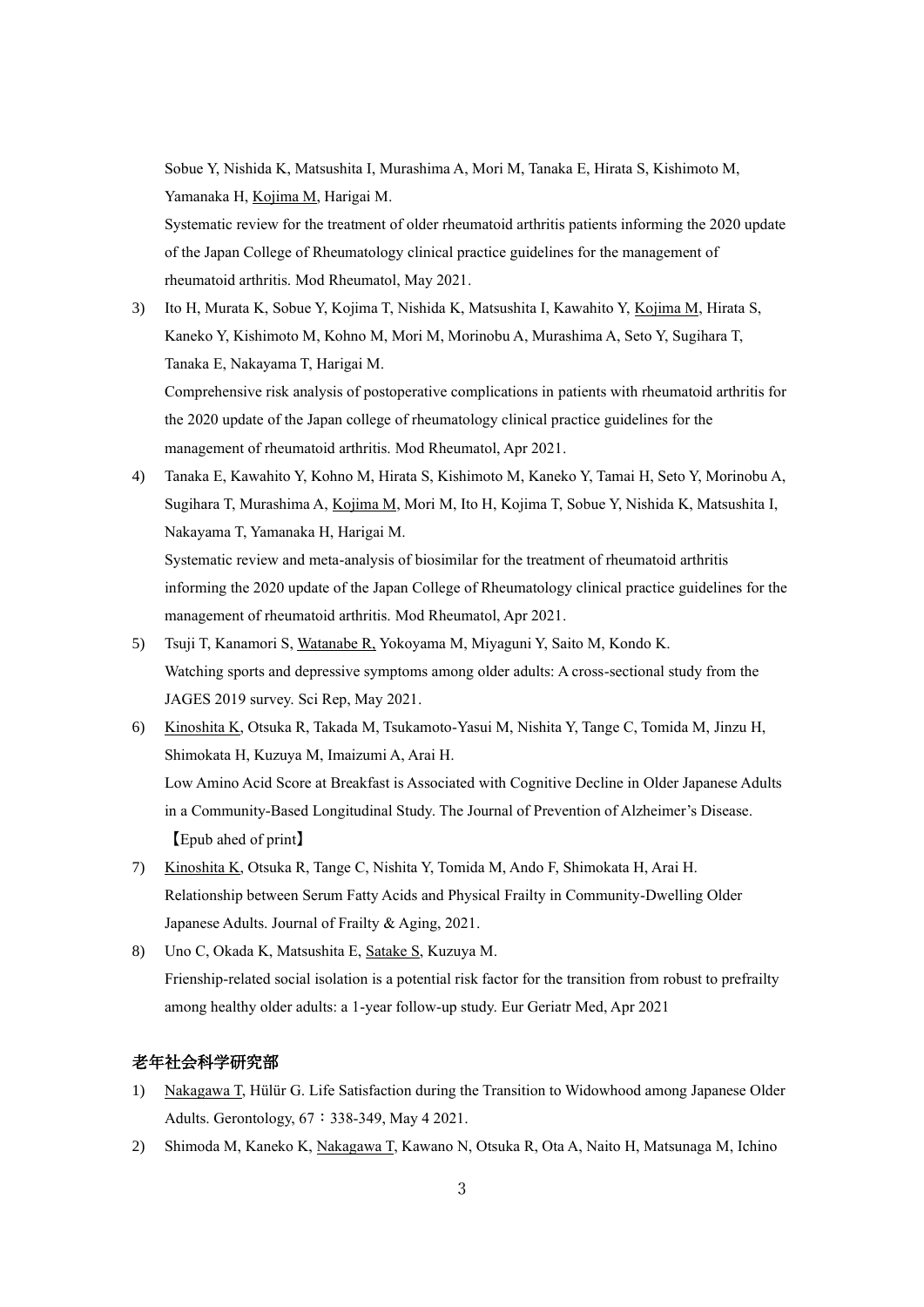N, Yamada H, Chiang C, Hirakawa Y, Tamakoshi K, Aoyama A, Yatsuya H.

Relationship between fasting blood glucose levels in middle age and cognitive function in later life: The Aichi Workers' Cohort Study. Journal of Epidemiology(epub ahead of print), May 22 2021.

- 3) Nakagawa T, Cho J, Yeung Y D. Successful aging in East Asia: Comparison among China, Korea, and Japan. The Journals of Gerontology: Series B, 76: S17-S26, June 8 2021.
- 4) Noguchi T, Nojima I, Inoue-Hirakawa T, Sugiura H. Association between Social Frailty and Sleep Quality among Community-Dwelling Older Adults: A Cross-Sectional Study. Physical Therapy Research(epub ahead of print), April 1 2021.
- 5) Noguchi T, Nojima I, Inoue-Hirakawa T, Sugiura H. Role of non–face-to-face social contacts in moderating the association between living alone and mental health among community-dwelling older adults: a cross-sectional study. Public Health,194: 25-28,April 10 2021.
- 6) Noguchi T, Kubo Y, Hayashi T, Tomiyama N, Ochi A, Hayashi H. Social isolation and self-reported cognitive decline among older adults in Japan: A longitudinal study in the COVID-19 pandemic. Journal of the American Medical Directors Association(epub ahead of print), May 21 2021.
- 7) Koyama S, Saito M, Cable N, Ikeda T, Tsuji T, Noguchi T, Abbas H, Miyashiro I, Osaka K, Kondo K, G Watt R, Aida,J.

Examining the associations between oral health and social isolation: A cross-national comparative study between Japan and England. Social Science&Medicine,Vol.277 113895,May 2021.

- 8) Noguchi T, Kubo Y, Hayashi T, Tomiyama N, Ochi A, Hayashi H. Social isolation and self-reported cognitive decline among older adults in Japan: A longitudinal study in the COVID-19 pandemic. Journal of the American Medical Directors Association(epub ahead of print), May 21 2021.
- 9) Noguchi T, Hayashi T, Kubo Y, Tomiyama N, Ochi A, Hayashi H. Association between Family Caregivers and Depressive Symptoms among Community-Dwelling Older Adults in Japan: A Cross-Sectional Study during the COVID-19 Pandemic. Archives of Gerontology and Geriatrics(epub ahead of print), June 23 2021.
- 10) 崔煌, 権藤恭之, 増井幸恵, 中川威, 安元佐織, 小野口航, 池邉一典, 神出計, 樺山舞, 石崎 達郎. 高齢者における社会参加,ソーシャル・キャピタル,主観的健康感の関連. 老年社会科学 43(1)5-14, 2021/4.
- 11)渡邉良太, 辻大士, 井手一茂, 林尊弘, 斎藤民, 尾島俊之, 近藤克則. 地域在住高齢者における社会参加割合変化-JAGES6 年間の繰り返し横断研究-, 厚生の指 標,  $68(3)$ : 2-9, 2021.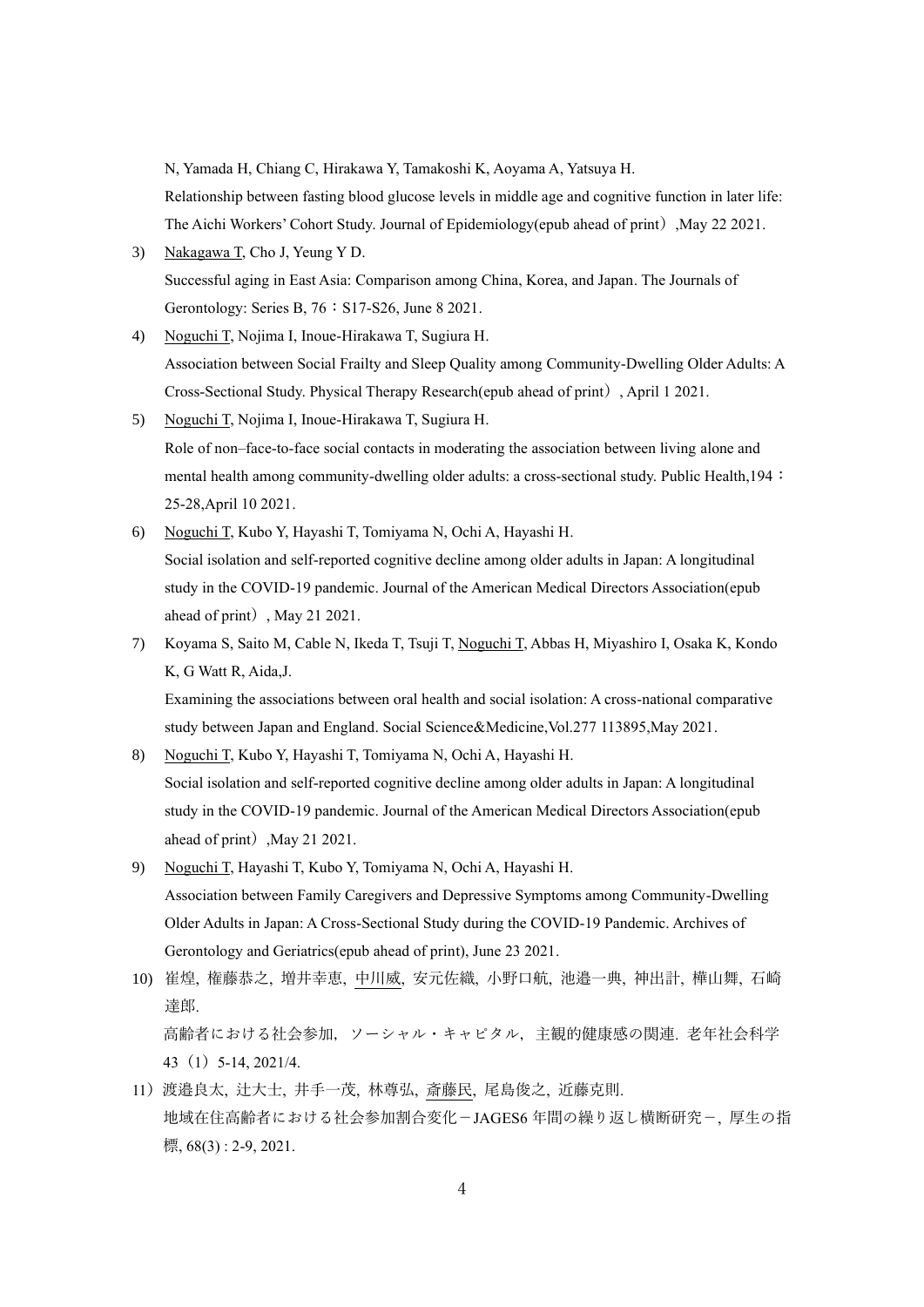#### 老年学評価研究部

- 1) Shiba K, Aida J, Kondo K, Nakagomi A, Arcaya M, James P, Kawachi I. Mediation of the relationship between home loss and worsened cardiometabolic profiles of older disaster survivors by post-disaster relocation: A natural experiment from the Great East Japan earthquake and tsunami. Health Place. 2020 Nov;66:102456. doi: 10.1016/j.healthplace.2020.102456. Epub 2020 Oct 1.【Epub ahead of print】
- 2) Nagai M, Ohira T, Shirai K, Kondo K. Does variety of social interactions associate with frequency of laughter among older people? The JAGES cross-sectional study. BMJ Open. 2021 Jan 7;11(1):e039363. doi: 10.1136/bmjopen-2020- 039363. PMID: 33414141; PMCID: PMC7797251.
- 3) Ahmed A, Ehab S Eshak, Shirai K, Iso H, Kondo K. Engaging in musical activities and the risk of dementia in older adults: A longitudinal study from the Japan Gerontological Evaluation Study. Geriatrics & Gerontoogy Iternational, Apr 2021 Jun;21(6):451-457.
- 4) Saito K, Shobugawa Y, Aida J, Kondo K. Frailty is associated with susceptibility and severity of pneumonia in older adults: A JAGES multilevel cross-sectional study. Scientific Reports. 11(1):7966, Apr 2021.
- 5) Koyama S, Saito M, Cable N, Ikeda T, Tsuji T, Noguchi T, Abbas H, Myashiro I, Osaka K, Kondo K, Watt G R, Aida J.

Examning the associations between oral health and social isolation: A cross-national comparative study between Japan and England. Social Science & Medicine. 277:113895, May 2021. (重複記 載)

6) Tani Y, Fujiwara T, Kondo K.

Adverse Childhood Experiences and Dementia: Interactions With Social Capital in the Japan Gerontological Evaluation Study Cohort. American Journal of Preventive Medicine, May 2021. ahead of print.

- 7) Kanamori S, Kondo N, Takamiya T, Kikuchi H, Inoue S, Tsuji T, Kai Y, Muto G, Kondo K. Social participation and mortality according to company size of the longest-held job among older men in Japan: A 6-year follow-up study from the JAGES. Journal of Occupational Health. 63(1):e12216, Apr 2021.
- 8) Tsuji T, Kanamori S, Watanabe R, Yokoyama M, Miyaguni Y, Saito M, Kondo K. Watching sports and depressive symptoms among older adults: a cross-sectional study from the JAGES 2019 survey. Sci Rep. 2021 May 19;11(1):10612. doi: 10.1038/s41598-021-89994-8. PMID: 34011984.(重複記載)
- 9) Saito M, Kondo N, Aida J, Saito J, Anezaki H, Ojima T, Kondo K.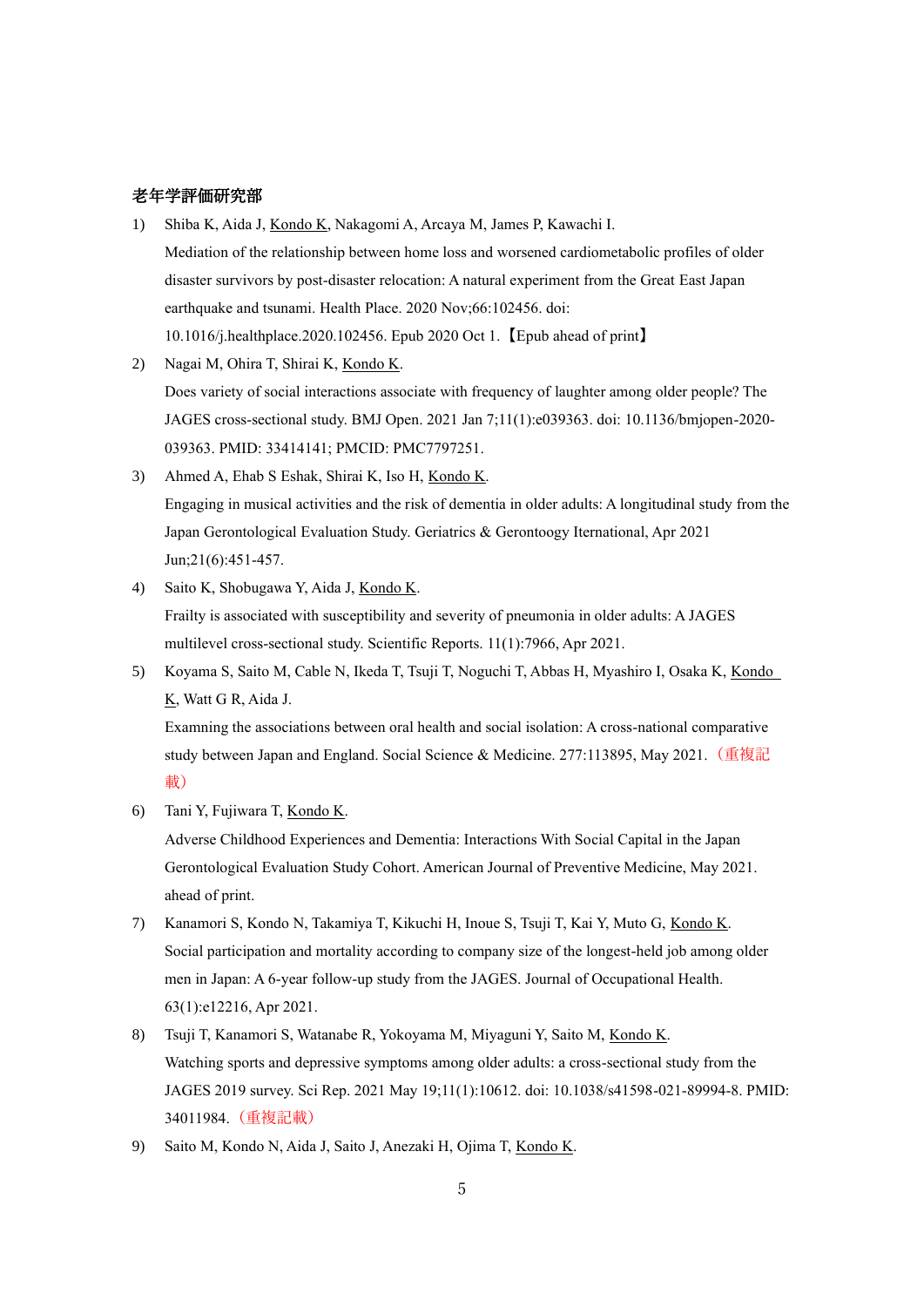Differences in Cumulative Long-Term Care Costs by Community Activities and Employment: A Prospective Follow-Up Study of Older Japanese Adults. Int J Environ Res Public Health. 2021May 19;18(10):5414. doi:10.3390/ijerph18105414.

- 10) Hirai H, Saito M, Kondo N, Kondo K, Ojima T. Physical Activity and Cumulative Long-Term Care Cost among Older Japanese Adults: A Prospective Study in JAGES. Int J Environ Res Public Health. 2021 May 9;18(9):5004. doi: 10.3390/ijerph18095004. PMCID: PMC8125926.
- 11) Miyaguni Y, Tabuchi T, Aida J, Saito M, Tsuji T, Sasaki Y, Kondo K. Community social support and onset of dementia in older Japanese individuals: a multilevel analysis using the JAGES cohort data. BMJ Open. 2021 Jun 3;11(6):e044631. doi: 10.1136/bmjopen-2020- 044631. PMID: 34083332.
- 12) Kusama T, Nakazawa N, Kiuchi S, Kondo K, Osaka K, Aida J. Dental prosthetic treatment reduced the risk of weight loss among older adults with tooth loss. J Am Geriatr Soc. 2021 Jun 3. doi: 10.1111/jgs.17279. Epub ahead of print. PMID: 34081343.
- 13) Tsubokawa T, Shobugawa Y, Iguchi S, Suzuki T, Watanabe M, Saito R, Kondo K. Do Community Social Capital and Built Environment Associate With Homebound in Older Adults? The JAGES Niigata Study. J Epidemiol. 2021 Jun 11. doi: 10.2188/jea.JE20200154. Epub ahead of print. PMID: 34121046.
- 14) Ozeki S, Takeuchi K, Yasuoka M, Kamiji K, Kojima T, Waguri-Nagaya Y, Ojima T, Kondo K, Wakai K, Kojima M

Comparison of frailty associated factors between older adult patients with rheumatoid arthritis and community dwellers. Arch Gerontol Geriatr. 2021 Jun 2;96:104455. doi: 10.1016/j.archger.2021.104455. Epub ahead of print. PMID: 34126437.

- 15) Iwai-Saito K, Shobugawa Y, Kondo K. Social capital and pneumococcal vaccination (PPSV23) in community-dwelling older Japanese: a JAGES multilevel cross-sectional study. BMJ Open. 2021 Jun 17;11(6):e043723. doi: 10.1136/bmjopen-2020-043723. PMID: 34140341.
- 16)渡邉良太, 辻大士, 井手一茂, 林尊弘, 斎藤民, 尾島俊之, 近藤克則. 地域在住高齢者における社会参加割合変化-JAGES6 年間の繰り返し横断研究-. 厚生の指 標, 68(3) : 2-9, 2021. (重複記載)

### 老化疫学研究部

1) Makizako H, Nishita Y, Jeong S, Otsuka R, Shimada H, Iijima K, Obuchi S, Kim H, Kitamura A, Ohara Y, Awata S, Yoshimura N, Yamada M, Toba K, Suzuki T. Trends in the prevalence of frailty in Japan: A meta-analysis from the ILSA-J. J Frailty Aging, Dec 22 2020.【Epub ahead of print】(重複記載)